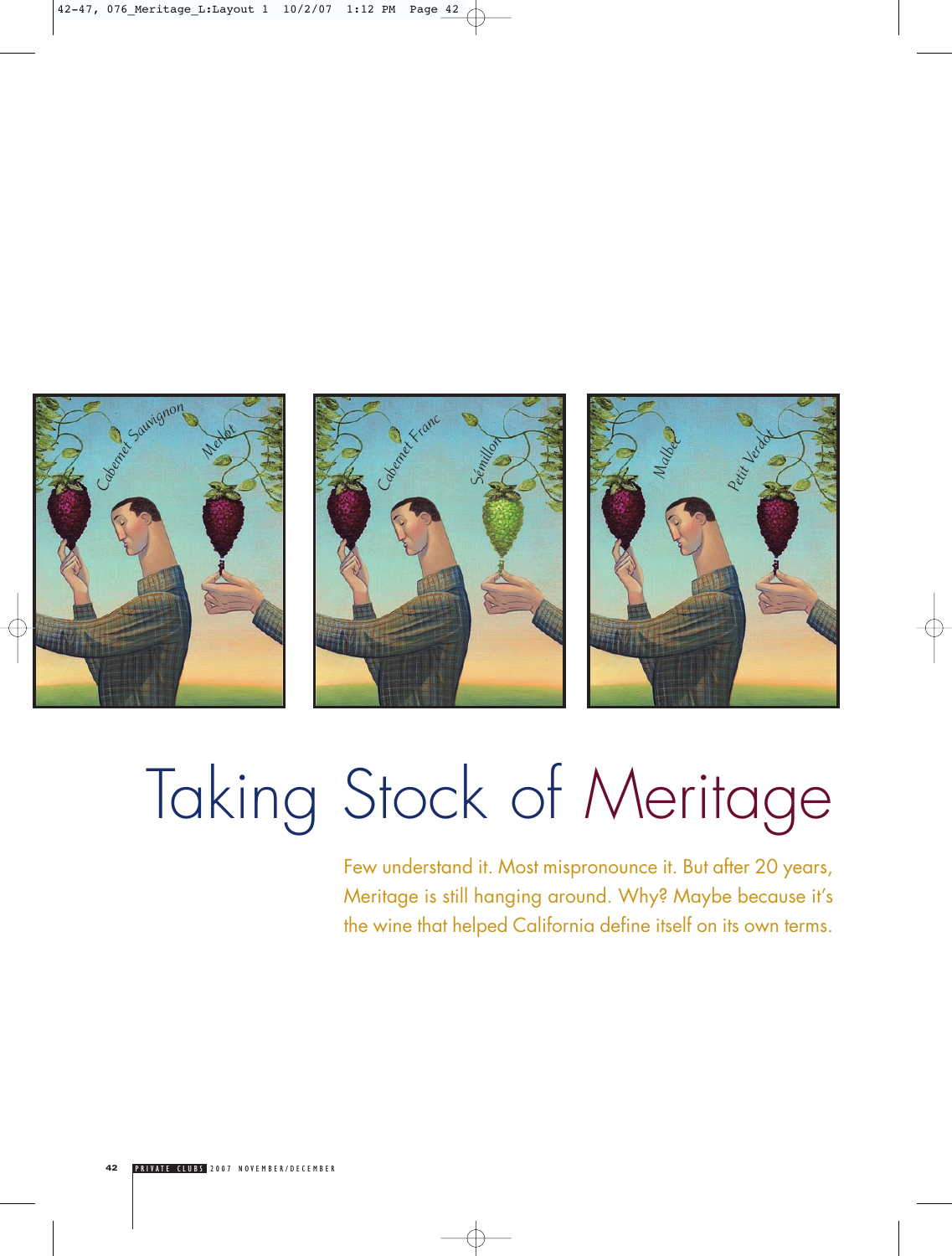

IMITATION IS THE HIGHEST FORM OF FLATTERY. THAT'S HOW THIS STORY BEGINS, IN California during the pre-wineboom '80s. Progressive Napa and Sonoma vintners were consciously emulating the blended wines developed over centuries in Bordeaux, France. And they liked the results. Cabernet Sauvignon + Merlot = Yum. Sauvignon Blanc + Sémillon = Yum as well.

Unfortunately, there was a problem: American wines whose primary grape fell below the 75 percent threshold had to be labeled "table wine," which was the marketplace equivalent of a dunce cap in those days of "fighting varietals." Moreover, believing that their splendid blendeds were at the cutting edge of California viniculture, vintners felt the wines deserved more recognition, from critics and consumers alike, not to mention a better way to stand proudly apart from their French prototypes.

What to do? In 1988, a group led by principals from the Napa Valley wineries Franciscan, Flora Springs, and Cosentino came up with an utterly American solution: a contest! Some 6,000 international entries later, the term Meritage — intended to embody "merit" and "heritage" — was coined. The ensuing Meritage Association sought both to define and defend this nascent genre. The trademarked term was allowed to be used only by dues-paying wineries. On a conceptual level, Meritage represented a declaration of independence for these blends, both from the ignominy of "table wine" and from the referential shadow of Bordeaux.  $\blacktriangleright$ 

By W.R. Tish Illustrations by Jon Krause Photography by Jon Neuschwander of Quad/Photo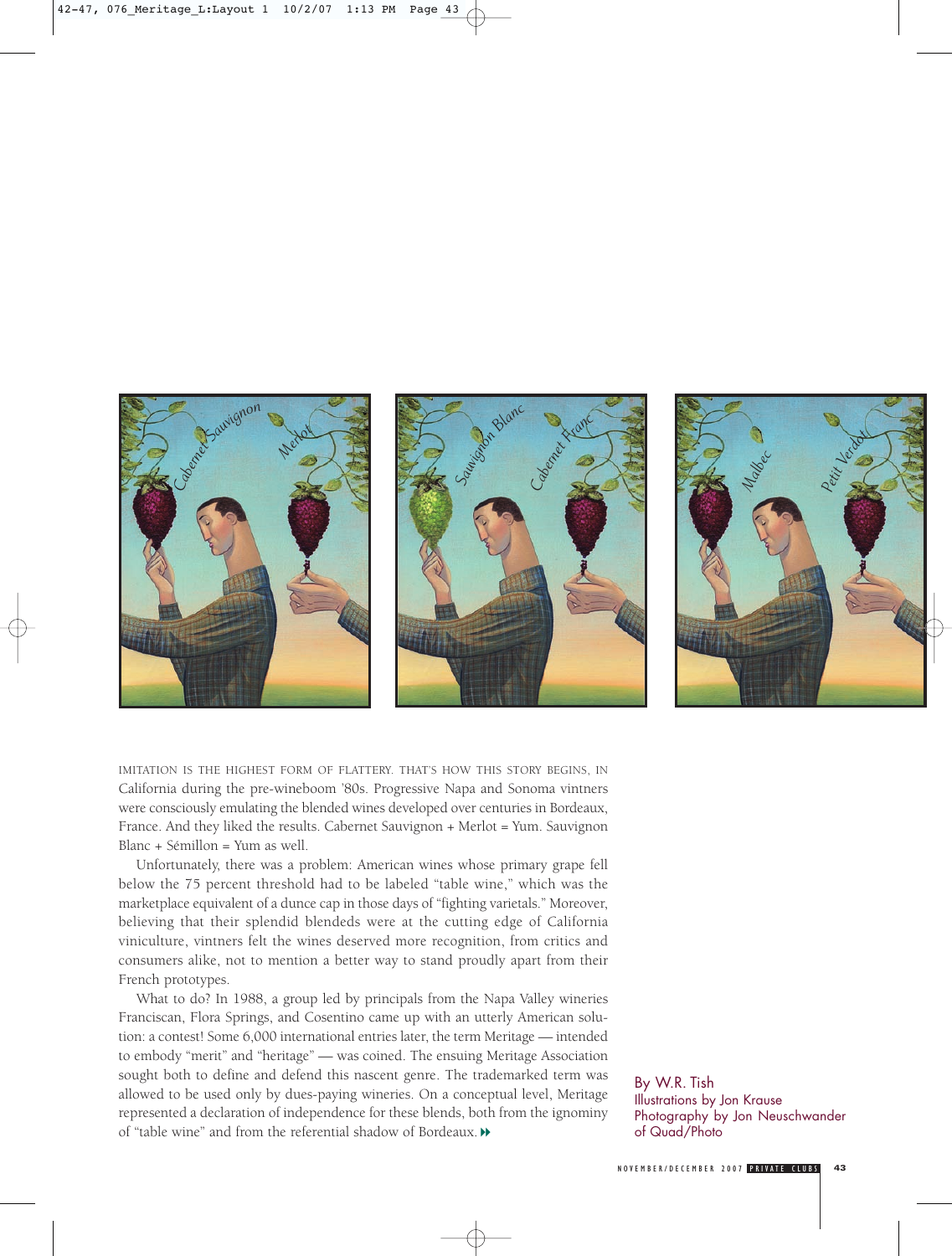

# **MERITAGE BAS**

**• Red Meritage is made from a blend of two or more of the following varieties: Cabernet Sauvignon, Merlot, Cabernet Franc, Malbec, and Petit Verdot. White Meritage is made from Sauvignon Blanc and Sémillon. In either case, no single variety can make up more than 90 percent of the blend.**

**• Meritage is a trademarked name; only dues-paying members of the Meritage Association are entitled to use the term. Some Meritage wines also carry a proprietary name, yet many proprietary blends are not Meritage.**

**• The composition of a winery's Meritage is not restricted to estate vineyards and can change in sourcing and proportions from vintage to vintage.**

**• Originally, association rules included limits on production (25,000 cases) and required that a winery's Meritage be its first or second highest-priced wine. Both of these restrictions have been eliminated.**



Over the next decade, however, the association foundered, hitting a low point of only 22 members in 1999. A tactical move that year proved vital. Shifting focus from protection of the trademark to education and promotion yielded remarkable results. Membership hit 100 by 2003; it now stands at more than 160, including wineries in five other countries. But has Meritage really arrived? With the 20-year milestone upon us, this seems an appropriate time to give the M-word a pulse check.

# STICKING AROUND

For purists, Meritage is easily dismissed. How dare a bunch of self-interested California producers think they can invent an entire category within a culture whose genres have evolved naturally around grapes, regions, and market-tested genres? On the other hand, my experience as a wine speaker has led me to accept that the word has indeed stuck, albeit more like a Post-it note than Super Glue. When I lead tastings and ask people if they know what grape is in Sancerre, for example, the response is typically a roomful of blank stares. (It's Sauvignon Blanc, by the way.) But when the question is, "What is the official name of Bordeaux-style wine made in California?" — hands shoot up. And invariably, the answer is Meritage … but pronounced "Meri-*TAHJ*," which is technically incorrect. By design, the word is supposed to rhyme with *heritage*. The fact that the term is routinely spoken with a French inflection adds a dose of delicious irony: Americans clearly still view wine in general as having European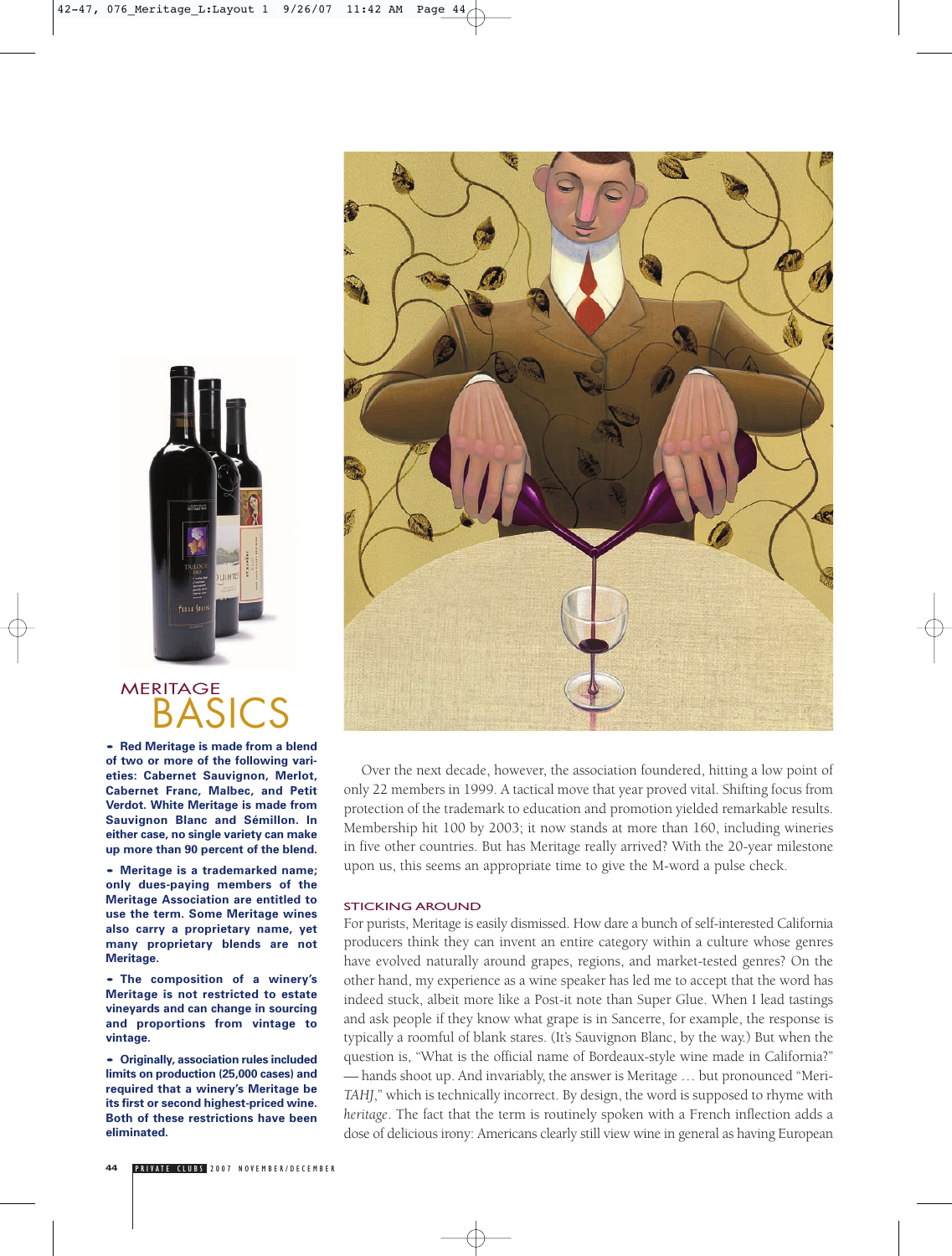roots. Yet recognition of this uniquely American wine term has now surpassed many of the most basic European terms. Is Meritage close enough to a household name to declare that it has arrived?

Let's take a closer look at some pros and cons, starting with the nay-saying side. Here are four strikes against Meritage:

1. **Pet names rule.** Before *and* after the Meritage Association was formed in 1988, many wineries intent on making high-quality blends took a simpler route to distinguishing their wines from plonk: they gave them proprietary names. To this day, the lion's share of top-tier Napa and Sonoma Cabernet-Merlot blends are not made by card-carrying wineries. Joseph Phelps (Insignia), Clos du Bois (Marlstone), and Rubicon Estate (Rubicon) are a few of the most famous proprietary un-Meritages. Similarly, Opus One, Cardinale, Dominus, Harlan, and Pahlmeyer are acclaimed eponymous blends that don't play the Meritage game.

2. **Meritage is not grounded.** The grapes blended in Bordeaux are based on the age-old practice of combining grapes in the bottles that grow well side by side. Meritage is modeled on the same grape varietals, but the vines can be located anywhere, or even sourced from diverse locations, which is completely antithetical to the spirit of French viticulture. To paraphrase Gertrude Stein, with Meritage, there is not necessarily any *there* there. The commonality of Meritage is built on paper, not *terroir*.

3. **Meritage cramps style.** Telling a winemaker what grapes to use is like telling a chef to use only certain ingredients. No matter how grand the tradition of Bordeaux grapes may be, there are countless delicious blends being made in California and beyond by winemakers experimenting with novel combos of varietals.

4. **White Meritage is practically extinct.** The Meritage Association might have 100-plus members, but you can count on one hand the member wineries that bottle a white. But it's not like nobody is making varietally labeled Sauvignon Blancs. What does this say about the original concept of blending in the Bordeaux tradition? To me, it says California is still discovering itself, and in their focus on vineyards across the Atlantic, the Meritageers may have overlooked the essential strengths of their own turf, and/or misjudged the interests of their home market. Either way, even among people who recognize the word Meritage, few think of it as red *or* white.

# SWIMMING TOWARD THE MAINSTREAM

To take the "pro" side in the Meritage debate, it helps to get in the California mood. As in *chill*. Don't worry so much about rules. After all, Meritage is just a wine concept. And there is little doubt that Meritage has seeped broadly into the American wine lexicon. Countless American wine shops and wine lists separate Meritage when organizing their wares, some by the book, some not — but the fact they even attempt

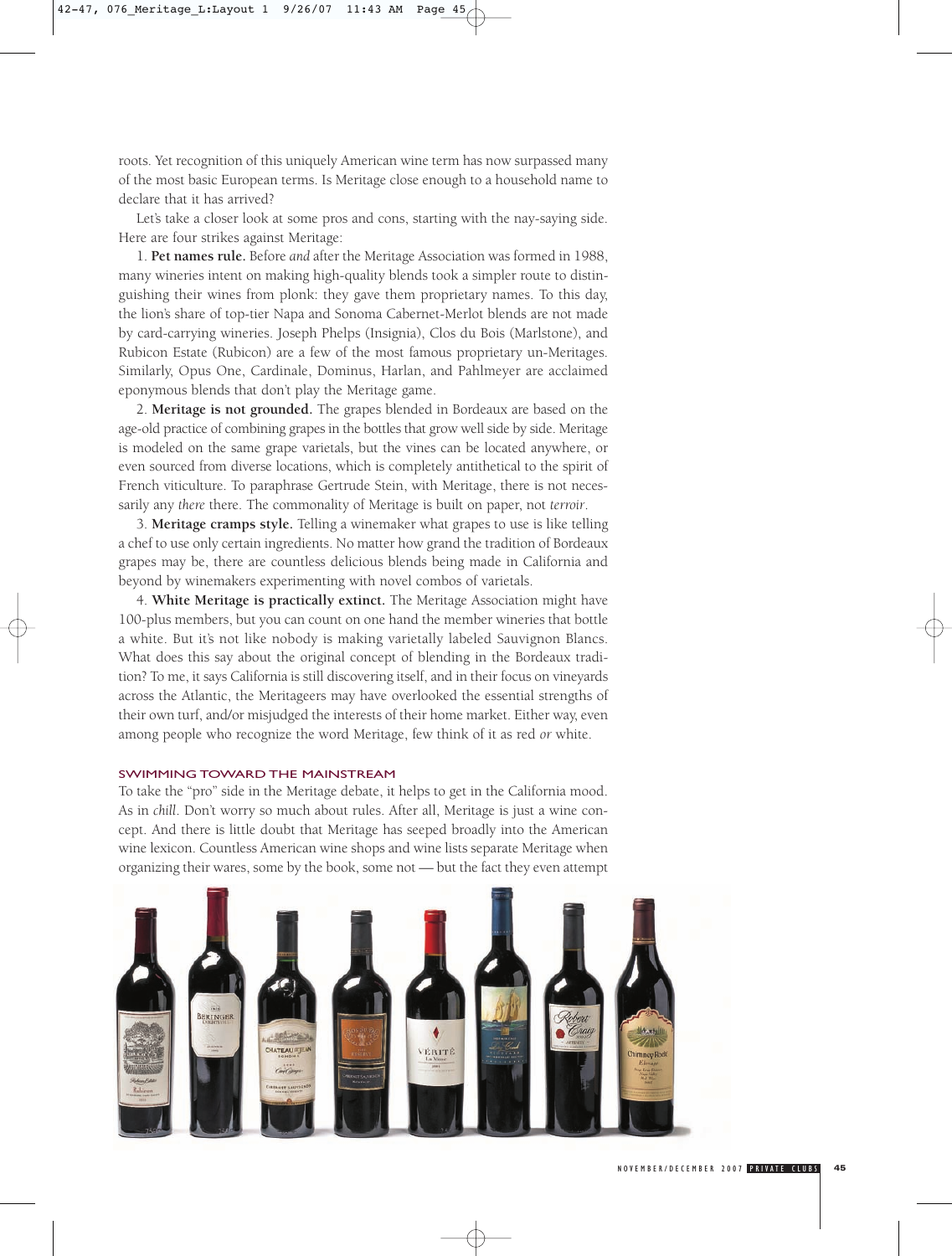to do so spells r-e-s-p-e-c-t. As for semantic propriety, current Meritage Association president Michaela Rodeno, CEO of St. Supéry winery in Napa, says, "I'm just pleased when people use 'Meritage,' even if they massacre the pronunciation. I usually let them know its derivation, which should help them remember how to say it, but some people don't want to believe it. It seems fatally French, even to the French they of all people should know better. It's not in the *Grand Larousse* … yet."

For further evidence of Meritage's foothold in our culture, look at how the term has extended beyond wine. Dozens of high-end restaurants and cafés from coast to coast have adopted the name as their own. Ditto enterprises that have nothing to do with wine. Businesses as disparate as financial firms, a planned community (in Las Vegas), a luxury resort (in, where else, Napa), even a car wash have found enough merit in Meritage to poach the name as well. Credit fuzzy logic, or perhaps unfussy acceptance; either way, Meritage on a label — or a sign — has gone mainstream. And in a backhanded compliment, Meritage as a wine genre has achieved enough traction to attract counterfeits — or, to be precise, improperly labeled blends. One appeared recently from France — *sacre bleu!*

# TRENDS IN BLENDS

Obviously, association membership does not cover all of the Meritage-ous wines being made from Cabernet, Merlot, and kin. In fact, you don't even have to be a winery to make your own these days. The Blending Cellar at Mayo Family Winery in Sonoma Valley offers a complete blending workshop at its Glen Ellen tasting room; erstwhile Meritage makers can taste and combine varying proportions of single-vineyard Cabernet Sauvignon, Merlot, Cabernet Franc, Petit Verdot, and Malbec — then arrange to have their effort bottled and custom-labeled. Want to funk up your blend?



Agustin Huneeus, one of Meritage's founding vintners, thinks one of the best gauges of Meritage's success 20 years later is the fact that "every sommelier in America knows what it is." This is certainly true with the food and beverage professionals I spoke with at several ClubCorp clubs. They all also acknowledged that it is routinely mispronounced. Here is a peek at some of their favorite Cab-Merlot blends (some Meritage, some not) and dishes to complement:

Dominus Estate 2004 Napa Valley. Rib roast with a garlic and horseradish crust.

> Jeff Goldworn, general manager **Buckhead Club**, Atlanta

Pedestal 2004 Columbia Valley. Seared duck breast and blackberry jus. Thomas Trause, general manager in training **Columbia Tower Club**, Seattle



Bennett Lane Winery in Napa offers a custom blending experience with Cabernet, Merlot, and (gasp) Syrah. Neither of these do-it-yourself opportunities are really Meritage, but it was Meritage that made them possible.

In reality, Meritage has become an emblem for the heightened importance blending has assumed in New World viniculture. Some wineries embrace it officially, others deliberately choose a different path; but either way, the notion of creating better wine through blending has emerged as a vital reference point. Whitehall Lane and Merryvale, for example, are both Napa wineries that let their Meritage membership lapse, but whose varietal and proprietary wines still hinge on the Bordeauxgrapes model. At Cab-centric Laurel Glen Winery on Sonoma Mountain, proprietor Patrick Campbell says, "Over the years, we have grown all five Bordeaux varietals, and none of them individually were as good as the Cabernet Sauvignon we grow,



Justin 2005 "Justification," Paso Robles (primarily Cabernet Franc). Barbecue or spicier food.

David Ohr, club sommelier **Metropolitan Club**, Chicago

Beaulieu Vineyard 2002 Tapestry, Napa Valley. Well-marbled steak. Jim MacDonough, general manager **Morgan Run Resort & Club**, Rancho Santa Fe, California

DeLorimier 1999 Mosaic, Alexander Valley. Smoked filet mignon. Isaias Ledesma, operations director **City Club on Bunker Hill**, Los Angeles